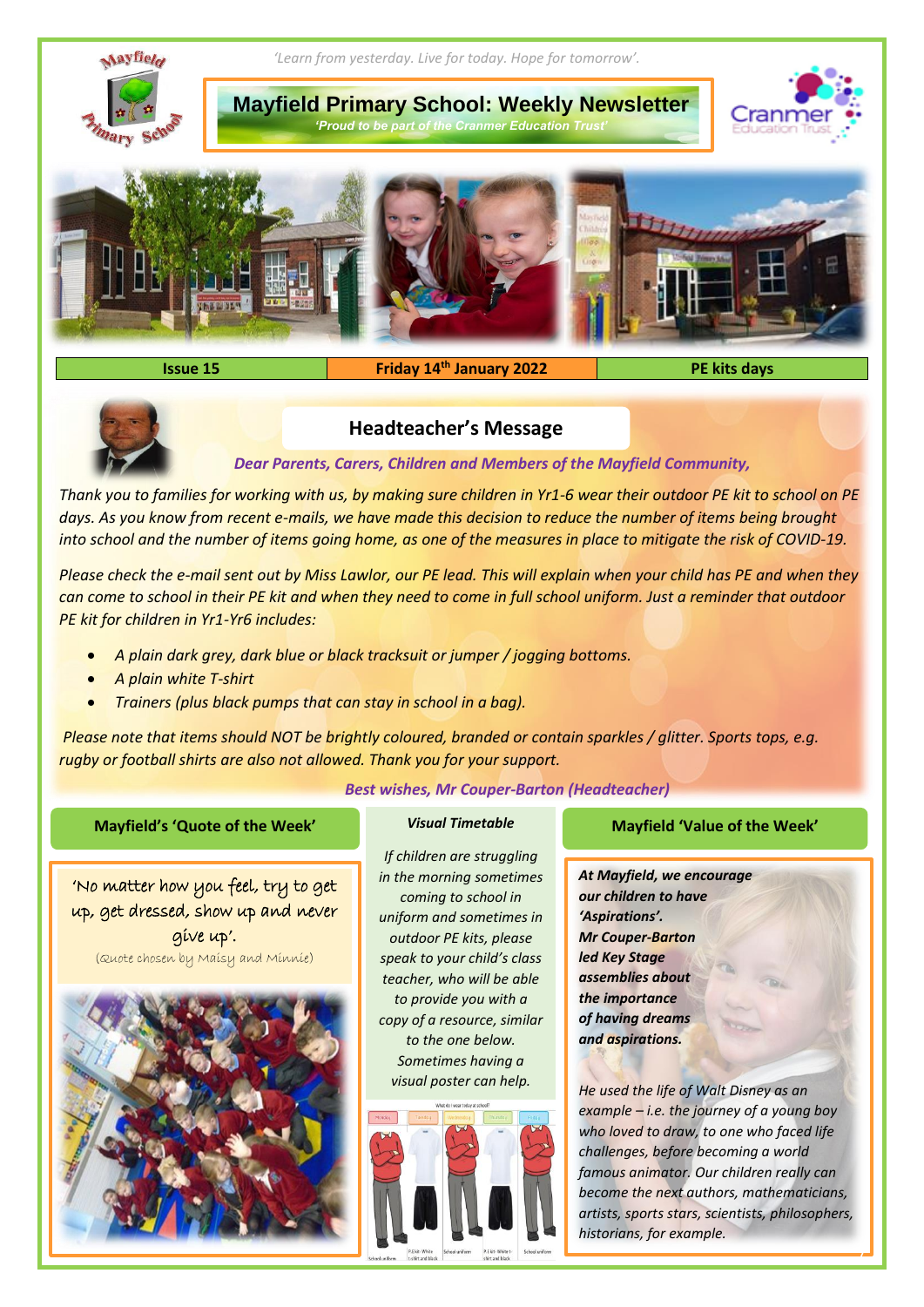## **Reception took part in Bikeability! House Team Winners of the Week**





*We are so proud of children in Reception GE and LA for showing off their super bike skills this week. Great balance and awareness of safety! Well done children.*

| $1st$ place           | <b>Granite Greens</b> |
|-----------------------|-----------------------|
| $2nd$ place           | <b>Vulcan Yellows</b> |
| 2 <sup>nd</sup> place | <b>Kingston Reds</b>  |
| 3rd place             | <b>Waverley Blues</b> |

*97% and above Excellent 95% to 97% Heading in the right direction but improvement needed 91% to 95% Attendance is slipping: to be closely monitored 90% or below Poor (High numbers of children are istently absent* 

# **Mayfield 'Superstars of the Week'**

A *been chosen for amazing learning, their excellent Congratulations to the following children, who have behaviour, super attitude or a special achievement.*

*Nursery HB: Noah Mason, Lauryn Nwaubaozor Lucy Nwaubaozor*

*Reception GE: All of RGE*

*Reception LA: All of RLA* 

*Yr1SC: Cheyenne Stott and Lacey-Louise Beadsworth*

*Yr1PS: Alexander Igboke and Hazel Tracey*

*Yr2RL: Frankie-Leigh Coop and Rehan Yaqub*

*Yr3DT: McKenzi Bevan and Mia Kennedy*

*Yr4JS: Bailey Wall and Joshua Milling*

*Yr5HS: Charlie-Jack Priestley and Finley Capper*

*Yr5/6ET: Frayer Tushingham and Marcelina Janicka*

*Yr6HD: Arthur Padfield and Violet Lockwood*

|                                | <b>Attendance</b> | <b>Punctuality</b> |
|--------------------------------|-------------------|--------------------|
| <b>Overall</b>                 | 92.3%             | 97.4%              |
| <b>Nursery HB</b>              | 93.6%             | 98.9%              |
| <b>Reception GE</b>            | 96.8%             | 98.4%              |
| <b>Reception LA</b>            | 97.6%             | 95.2%              |
| Yr1SC                          | 94.4%             | 97.95%             |
| Yr <sub>1</sub> P <sub>S</sub> | 84.7%             | 96.7%              |
| Yr2RI                          | 93%               | 97.1%              |
| Yr3DT                          | 91.7%             | 96.4%              |
| Yr4JS                          | 91.7%             | 96.9%              |
| Yr5HS                          | 92%               | 99.2%              |
| Yr5/6ET                        | 91.2%             | 98.3%              |
| Yr <sub>6</sub> HD             | 88.9%             | 96%                |

**Attendance and Punctuality** *(from last week)*

|                           | <b>PE award winners</b>       | <b>Team Spirit winners</b> |
|---------------------------|-------------------------------|----------------------------|
| <b>Nursery</b><br>$H$ $B$ | <b>Harley-Lee Smith</b>       | <b>Brody Woolfe</b>        |
| <b>Reception</b><br>GE    | <b>Avaya Edwards</b>          | <b>Harry Hampson</b>       |
| <b>Reception</b><br>LA    | <b>Roman-Lee Bennett</b>      | <b>Harriet English</b>     |
| <b>Year 1SC</b>           | Layla Perrin                  | <b>Ruby Garside</b>        |
| <b>Year 1PS</b>           | <b>Noah Butterworth</b>       | <b>Megan Rands</b>         |
| <b>Year 2RL</b>           | Elisha Burtonwood-<br>Heffron | <b>Nya Green</b>           |
| <b>Year 3DT</b>           | Jake Lees-Higgins             | Reggie Lester              |
| <b>Year 4JS</b>           | <b>Jack Houghton</b>          | <b>Frankie-Leigh Coop</b>  |
| <b>Year 5HS</b>           | <b>Eva Mason</b>              | <b>Ella-Louise Harvey</b>  |
| Year<br>5/6ET             | <b>Amber Garforth</b>         | <b>Ryan Jones</b>          |
| <b>Year 6HD</b>           | Jac Wall                      | <b>Lilly Dale</b>          |
| <b>Overall</b><br>winner  | <b>Maisy Lester</b>           |                            |